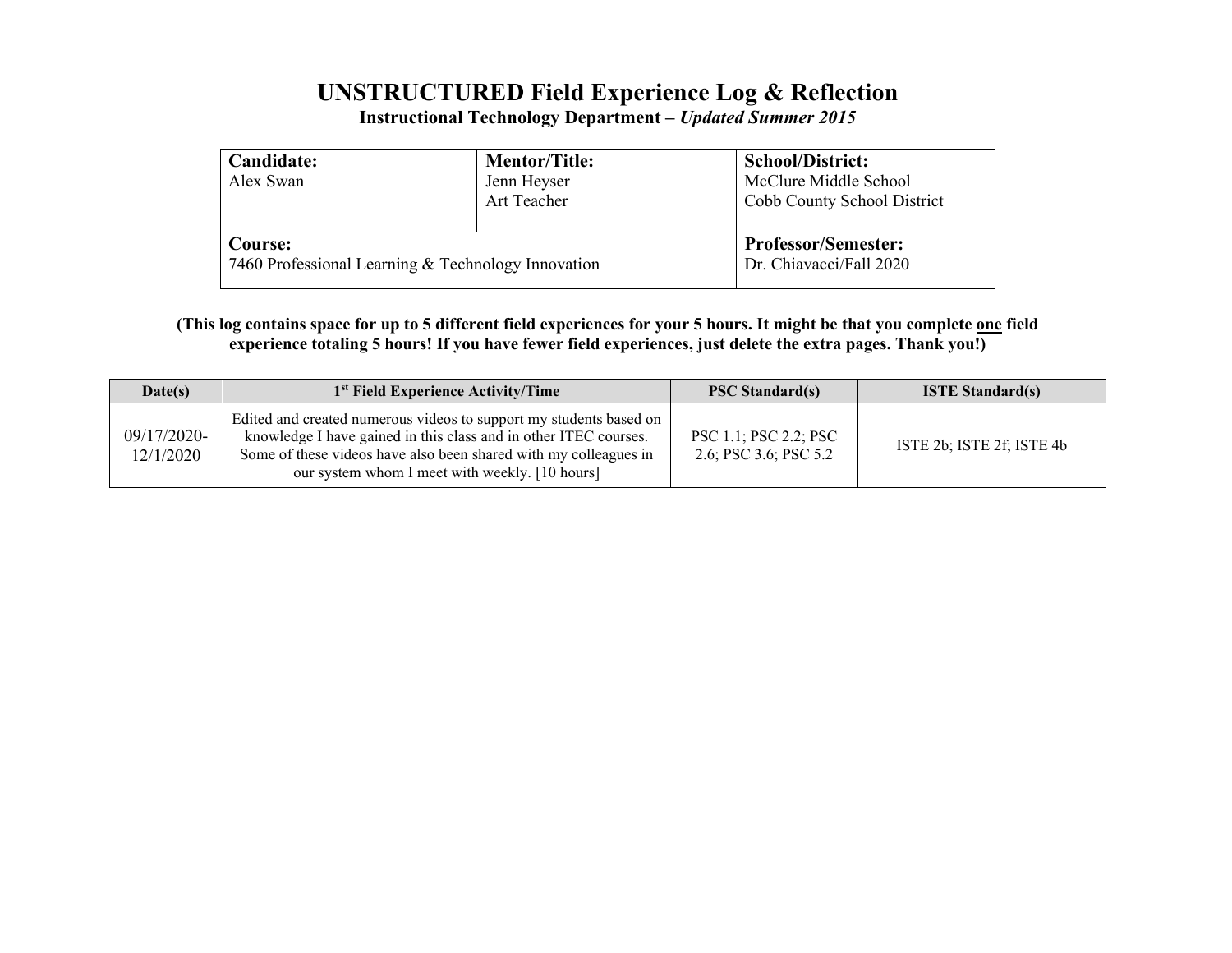| First Name/Last Name/Title of an individual who can verify this   Signature of the individual who can verify this experience: |     |
|-------------------------------------------------------------------------------------------------------------------------------|-----|
| experience:<br>Jenn Heyser                                                                                                    | 097 |

| <b>Ethnicity</b>                  | <b>P-12 Faculty/Staff</b> |         |              | <b>P-12 Students</b> |       |         |       |          |
|-----------------------------------|---------------------------|---------|--------------|----------------------|-------|---------|-------|----------|
|                                   | $P-2$                     | $3 - 5$ | $6-8$        | $9 - 12$             | $P-2$ | $3 - 5$ | $6-8$ | $9 - 12$ |
| Race/Ethnicity:                   |                           |         |              |                      |       |         |       |          |
| Asian                             |                           |         | X            |                      |       |         |       |          |
| Black                             |                           |         | X            |                      |       |         |       |          |
| Hispanic                          |                           |         | X            |                      |       |         |       |          |
| Native American/Alaskan Native    |                           |         | X            |                      |       |         |       |          |
| White                             |                           |         | $\mathbf{x}$ |                      |       |         |       |          |
| Multiracial                       |                           |         | $\mathbf{x}$ |                      |       |         |       |          |
| Subgroups:                        |                           |         |              |                      |       |         |       |          |
| <b>Students with Disabilities</b> |                           |         | $\mathbf{x}$ |                      |       |         |       |          |
| Limited English Proficiency       |                           |         | X            |                      |       |         |       |          |
| Eligible for Free/Reduced Meals   |                           |         | X            |                      |       |         |       |          |

#### **Reflection**

(Minimum of 3-4 sentences per question)

**1. Briefly describe the field experience. What did you learn about technology coaching and technology leadership from completing this field experience?**

I have learned that leadership involves sharing knowledge and skills with others. Coaching involves leadership and a commitment to improving and learning more about the profession so you will be able to help others effectively. Coaching is tough, but I found it to be rewarding. I also think it helps you grow as a teacher as well, even though you are assuming the coaching role.

**2. How did this learning relate to the knowledge (what must you know), skills (what must you be able to do) and dispositions (attitudes, beliefs, enthusiasm) required of a technology facilitator or technology leader? (Refer to the standards you selected above. Use the language of the PSC standards in your answer and reflect on all 3—knowledge, skills, and dispositions.)**

### **Knowledge -**

I spent a lot of time studying how to coach and began learning several strategies that will make me a more efficient coach in the future.

## **Skills -**

Having to learn more about different strategies I did not know of before has helped sharpen my pedagogical skills. Through this process, I have also learned more about producing and editing video, which I have been using more in my personal classroom.

## **Dispositions -**

This experience has helped me really appreciate the value of coaching. I feel more teachers should be open to the idea, and this could certainly improve education if more teachers were open to being coached.